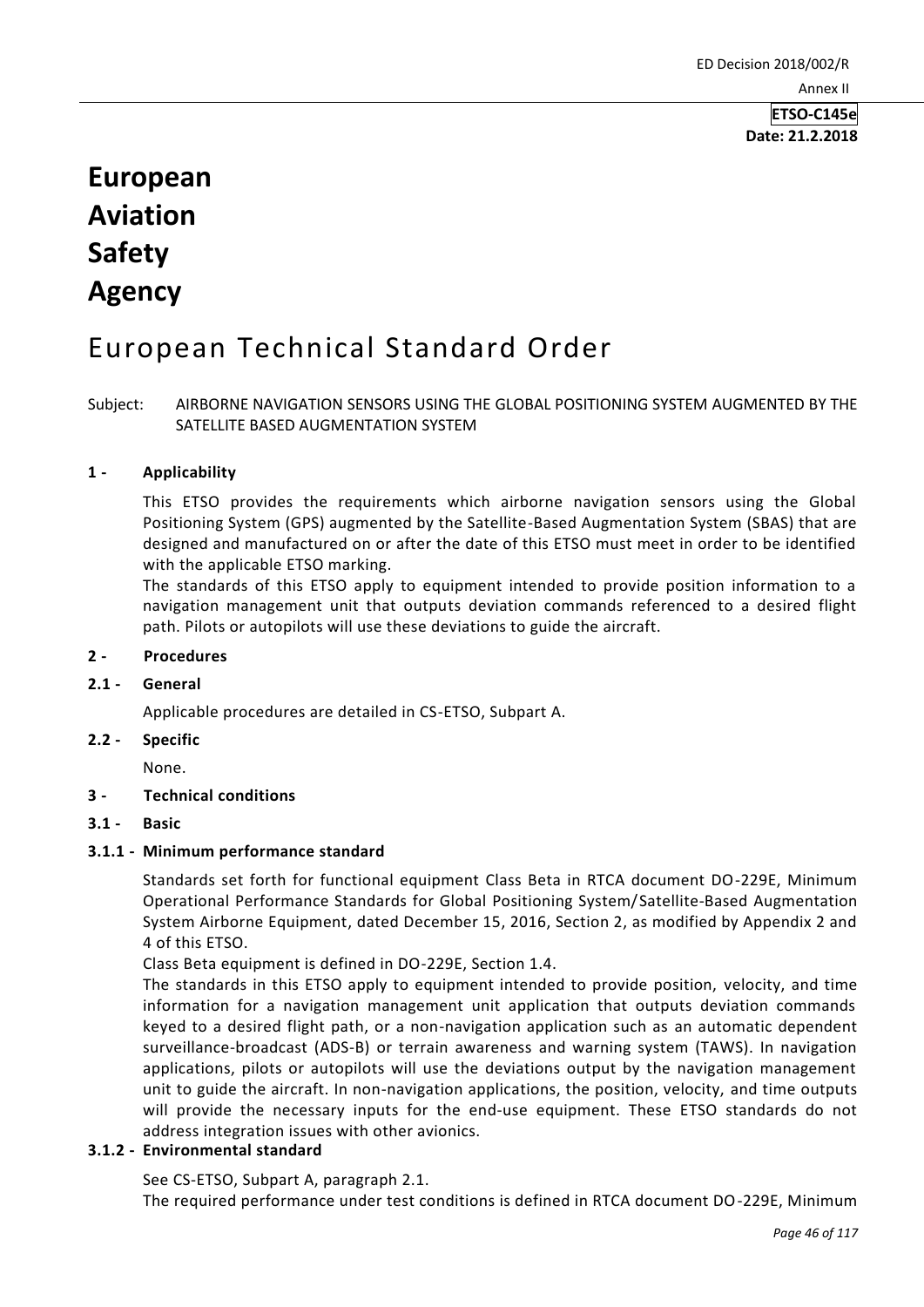# **ETSO-C145e Date: 21.2.2018**

Operational Performance Standards for Global Positioning System/Satellite-Based Augmentation System Airborne Equipment, dated December 15, 2016, Section 2.4.

#### **3.1.3 - Software**

See CS-ETSO, Subpart A, paragraph 2.2.

#### **3.1.4 - Airborne electronic hardware**

See CS-ETSO, Subpart A, paragraph 2.3.

#### **3.2 - Specific**

#### **3.2.1 - Failure condition classification**

See CS-ETSO, Subpart A, paragraph 2.4.

Failure of the function defined in paragraph 3.1.1 of this ETSO is a:

- *Major* failure condition for loss of function and malfunction of en route, terminal, approach lateral navigation (LNAV), and approach LNAV/vertical navigation (VNAV) position data,
- *Major* failure condition for loss of function of approach localiser performance without vertical guidance (LP), and approach localiser performance with vertical guidance (LPV) position data, and
- *Hazardous* failure condition for malfunction of approach (LP and LPV) position data resulting in misleading information.

#### **3.2.2 - Additional Specific**

If the equipment can satisfy the requirements of RTCA/DO-229E only when used with a particular antenna, the use of that antenna (by part number) shall be a requirement on the installation. This requirement shall be included in the installation manual (IM) as a limitation.

The applicant shall have all the data necessary to evaluate the geostationary (GEO) satellite bias as defined in RTCA/DO-229E, Section 2.1.4.1.5 available for review by EASA.

If the equipment uses barometric-aiding to enhance FDE availability, then the equipment shall meet the requirements in RTCA/DO-229E, Appendix G.

#### **3.3. - Functional qualifications.**

None.

## **4 - Marking**

#### **4.1 - General**

Marking as detailed in CS-ETSO, Subpart A, paragraph 1.2.

#### **4.2 - Specific**

At least one major component must be permanently and legibly marked with the operational equipment class as defined in Section 1.4.2 of RTCA document DO-229E (e.g., Class 2). A marking of Class 4 indicates compliance to Delta-4 requirements. The functional equipment class defined in Section 1.4.1 of RTCA document DO-229E (e.g. Gamma, Delta) is not required to be marked. It is sufficient to declare the proper functional equipment class in the DDP (declaration of design and performance).

#### **5 - Availability of referenced document**

See CS-ETSO, Subpart A, paragraph 3.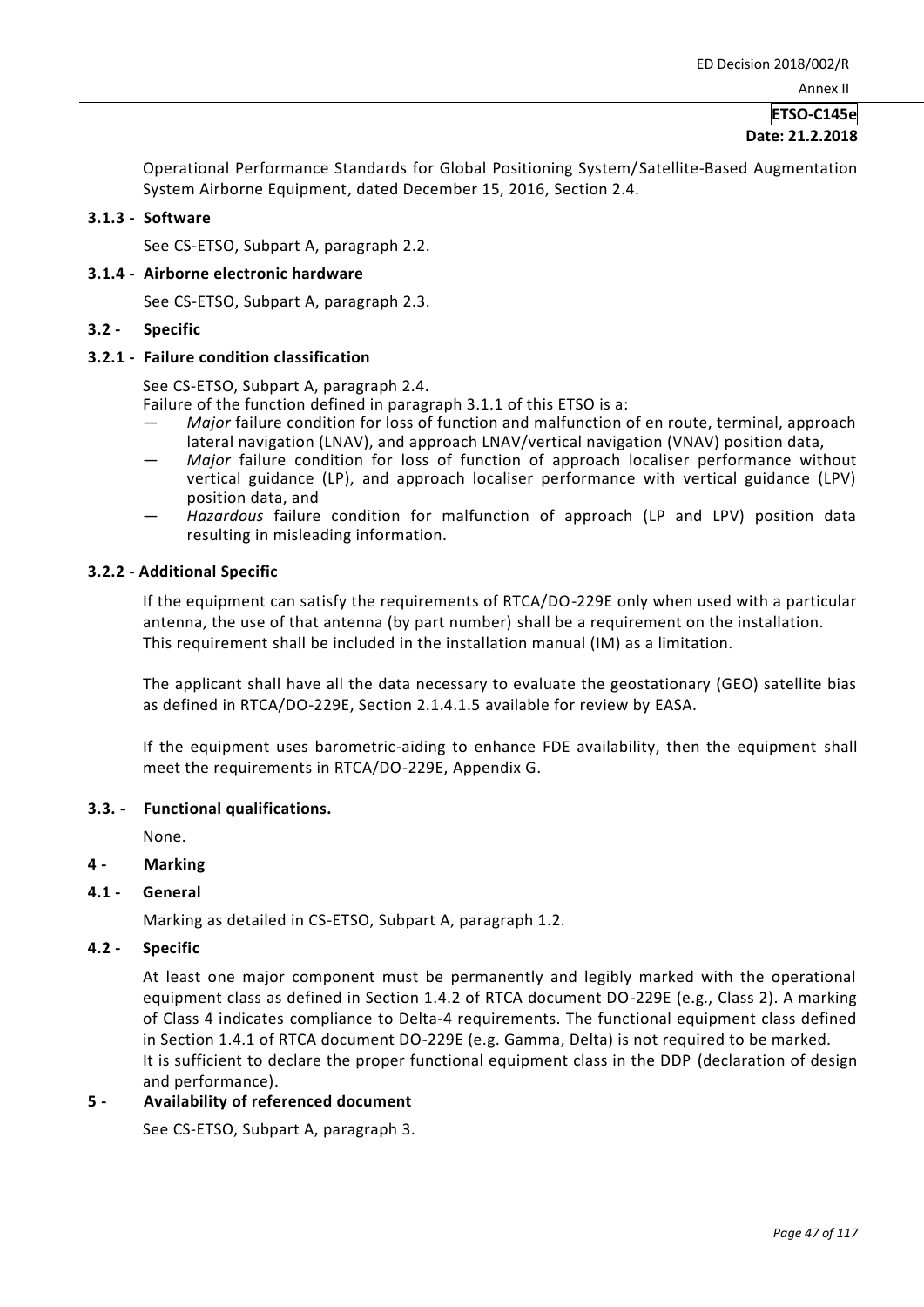**ETSO-C145e Date: 21.2.2018**

**APPENDIX 1**

Reserved.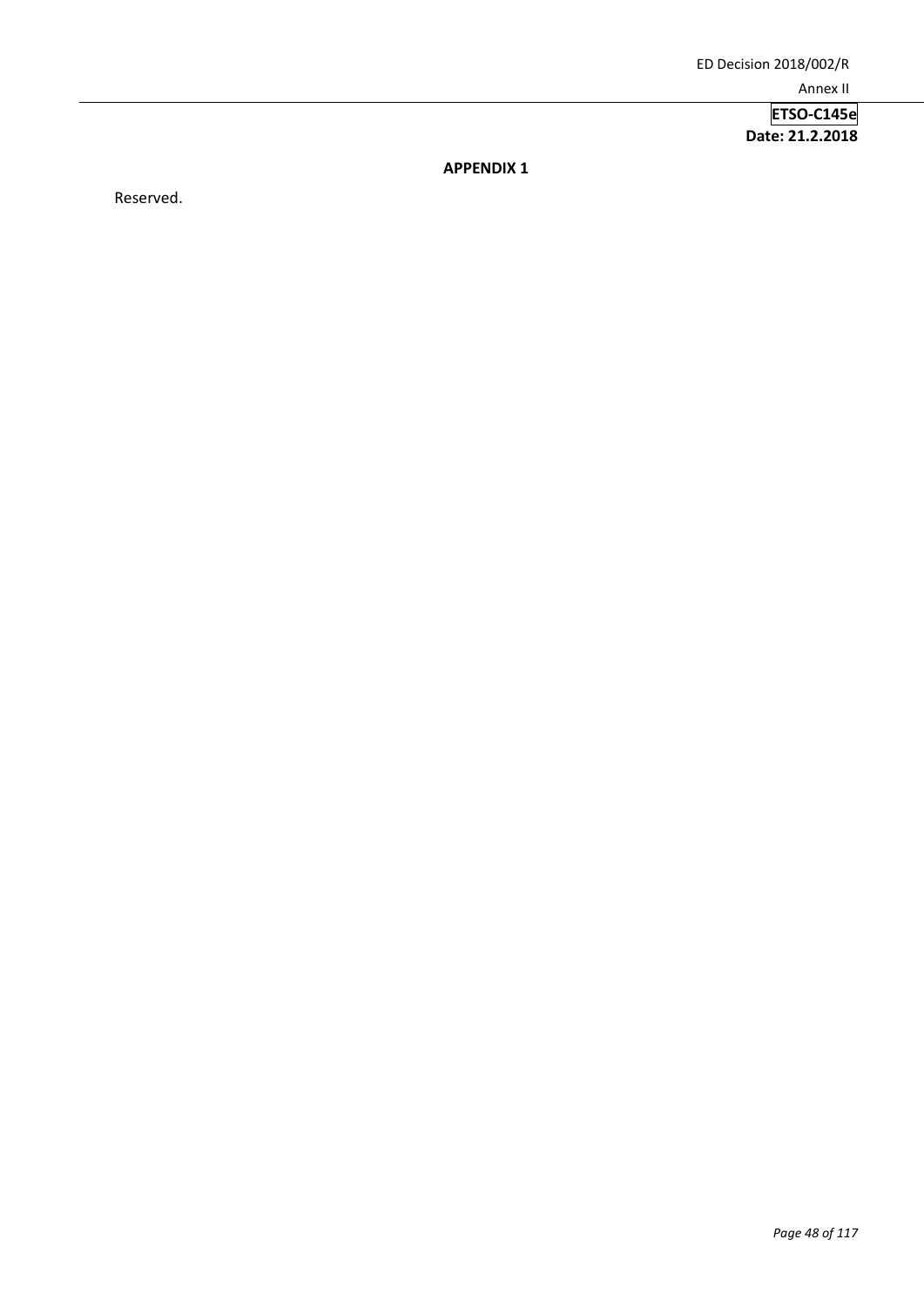### **APPENDIX 2 ADDITION TO RTCA/DO-229E SECTION 1.**

This Appendix adds a new Section 1.8.3, on cybersecurity and GPS spoofing mitigation to RTCA/DO-229E. The new section provides information for cybersecurity and spoofing mitigation to make RTCA/DO-229E consistent with the new RTCA MOPS template and RTCA/DO-253D, Minimum Operational Performance Standards for GPS Local Area Augmentation System Airborne Equipment.

## **1.8.3 Cybersecurity and Spoofing Mitigation.**

This section contains information to address intentional interference with the GPS. Spoofing is caused by RF waveforms that mimic true signals in some ways, but deny, degrade, disrupt, or deceive a receiver's operation when they are processed. Spoofing may be unintentional, such as effects from the signals of a GPS repeater, or may be intentional and even malicious. There are two classes of spoofing:

- Measurement spoofing introduces RF waveforms that cause the target receiver to produce incorrect measurements of time of arrival or frequency of arrival or their rates of change;
- Data spoofing introduces incorrect digital data to the target receiver for its use in processing of signals and the calculation of PNT.

Either class of spoofing can cause a range of effects, from incorrect outputs of PNT to receiver malfunction. The onset of effects can be instantaneous or delayed, and the effects can continue even after the spoofing has ended. Improperly used or installed GNSS re-radiators act like spoofers. Re-radiators replay and GNSS emulator devices can present misleading information to GNSS equipment and/or could cause lasting effects.

Equipment manufacturers should implement measures to mitigate processing of erroneous data. Cross-checks of GNSS sensor data against independent position sources and/or other detection monitors using GNSS signal metrics or data checks can be implemented in the antenna, receiver, and/or through integration with other systems at the aircraft level. Data validity checks to recognize and reject measurement and data spoofing should be implemented in the receiver. Additional guidance and best practices related to GPS equipment can be found in the U.S. Department of Homeland Security document 'Improving the Operation and Development of Global Positioning System (GPS) Equipment Used by Critical Infrastructure<sup>11</sup> and GLOBAL POSITIONING SYSTEMS DIRECTORATE SYSTEMS ENGINEERING & INTEGRATION: INTERFACE SPECIFICATION, IS-GPS-200, Navstar GPS Space Segment/Navigation User Interfaces, Revision H, IRN-IS-200H-003, 28 July 2016.

Aircraft equipment information vulnerabilities (such as cybersecurity risks) have been present for digital systems since the development of the personal computer (PC) in the late 70's and even longer for RF systems, and the advent of internet connectivity has substantially increased those risks. Typically, access to navigation receivers has been controlled such that they are considered vulnerable only through RF signals and OEM and/or aircraft operator controlled processes for maintenance and update. In some cases, aircraft GNSS receivers may be field-loadable by approved personnel, requiring physical access and physical interface to the ground receivers. However, it is expected that not all aircraft in the future will rely on such physical isolation for the security of avionics. Internet and Wi-Fi connectivity have become popular as a means for aircraft or equipment manufacturers to update installed avionics software, to update databases, or provide an alternate means of communicating with the flight crew or cabin (e.g., in-flight entertainment, weather, etc.).

In most countries, the State provides oversight of safety-of-flight systems (sometimes referred to as 'authorised services') which provide information to aircraft, such as ILS, VOR, GNSS, and DME, to name a few. However, the State typically does not provide oversight on 'non-trusted' connectivity such as the internet, Wi-

<sup>1</sup> https://ics-cert.us-cert.gov/sites/default/files/documents/Improving\_the\_Operation\_and\_Development\_of\_Global\_Positioning System (GPS) Equipment Used by Critical Infrastructure S508C.pdf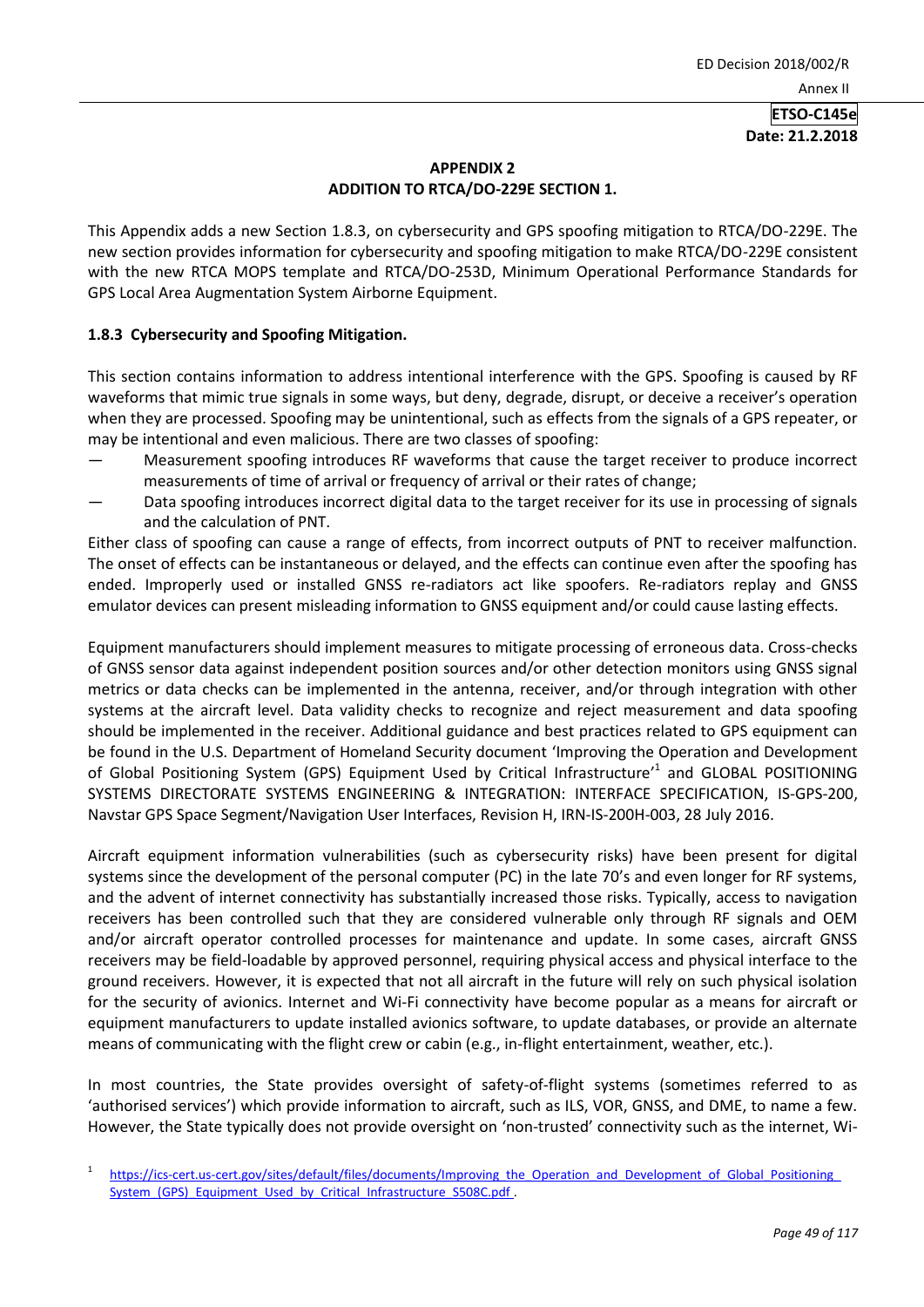Fi, or manufacturer-supplied equipment interfaces which permit input of externally-supplied data into aircraft systems. A manufacturer may expose aircraft information vulnerability through equipment design, or become vulnerable as a result of being connected to a common interface. Therefore, it is important that manufacturers consider aircraft information security risk mitigation strategies in their equipment design, particularly when the equipment is responsible for an interface between the aircraft and aircraft-external systems.

Apart from any specific aircraft-information-security-related performance requirements that are contained in the MOPS, it is recommended that manufacturers look at a layered approach to aircraft information security risk mitigation that includes both technical (e.g., software, signal filtering) and physical strategies. From a technical perspective, for example, this could include signal spoofing detection capabilities or more stringent, multi-factored authentication techniques such as passwords, PINs, and digital certificates. From a physical perspective, a manufacturer could consider connectors that require special tools to remove them to prevent passenger tampering; although navigation avionics are typically located in an avionics bay inaccessible to passengers. And finally, but just as important, manufacturers should consider supply chain risk management; for example, if a manufacturer is outsourcing software code development, are the contractor and its staff properly vetted?

Civil Aviation Authorities (CAAs) have a regulatory interest when an applicant's design makes use of a nontrusted connectivity where the installation can potentially introduce aircraft information security vulnerability. This requires the applicant to address not only the information security vulnerabilities and mitigation techniques for the new installation, but to also consider how vulnerability could propagate to existing downstream systems. Therefore, it is recommended that manufacturers reference their equipment aircraft information security review and mitigation strategies in the equipment's installation manual so that the applicant can consider them in meeting the installation regulatory requirements.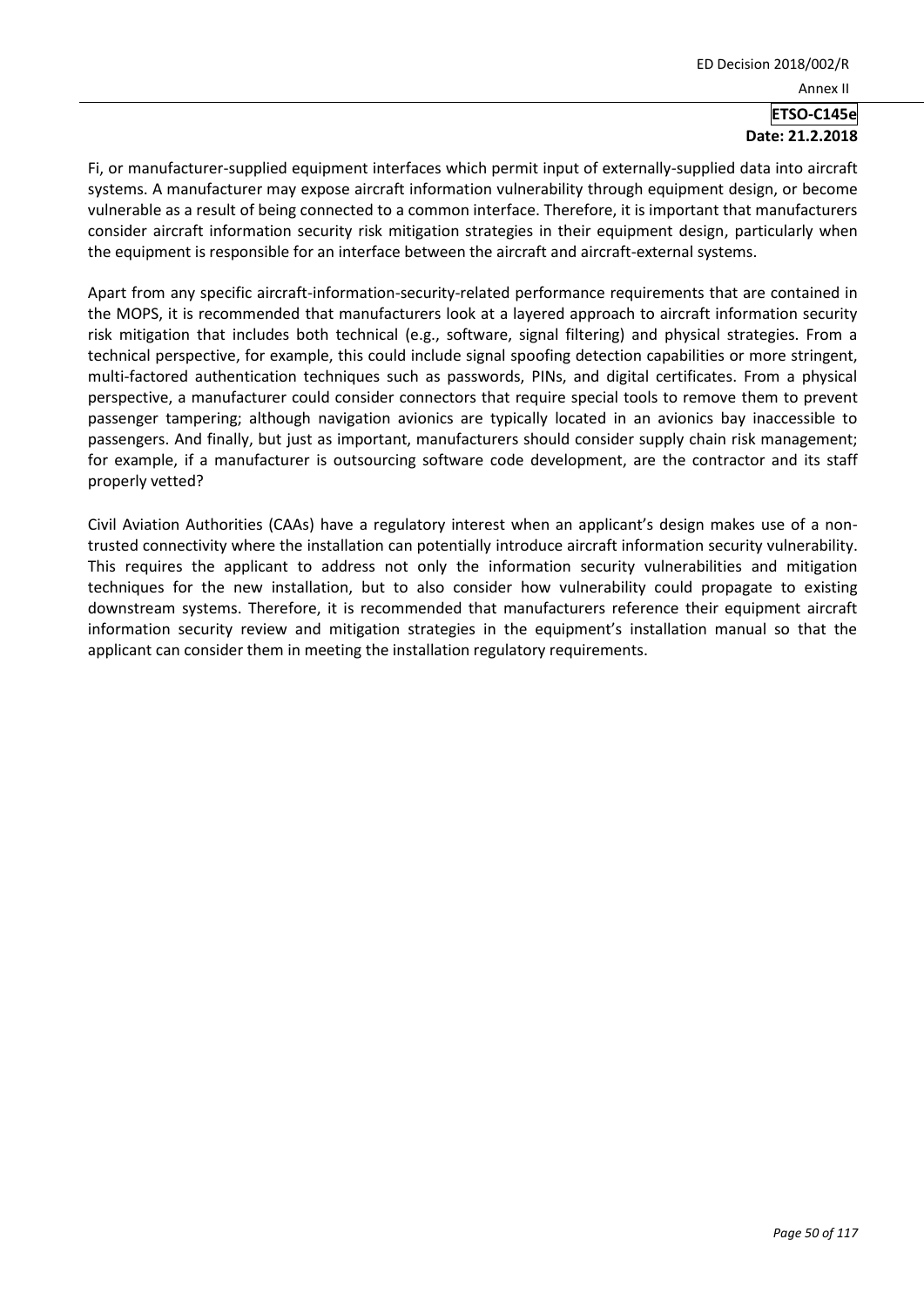**ETSO-C145e Date: 21.2.2018**

**APPENDIX 3**

Reserved.